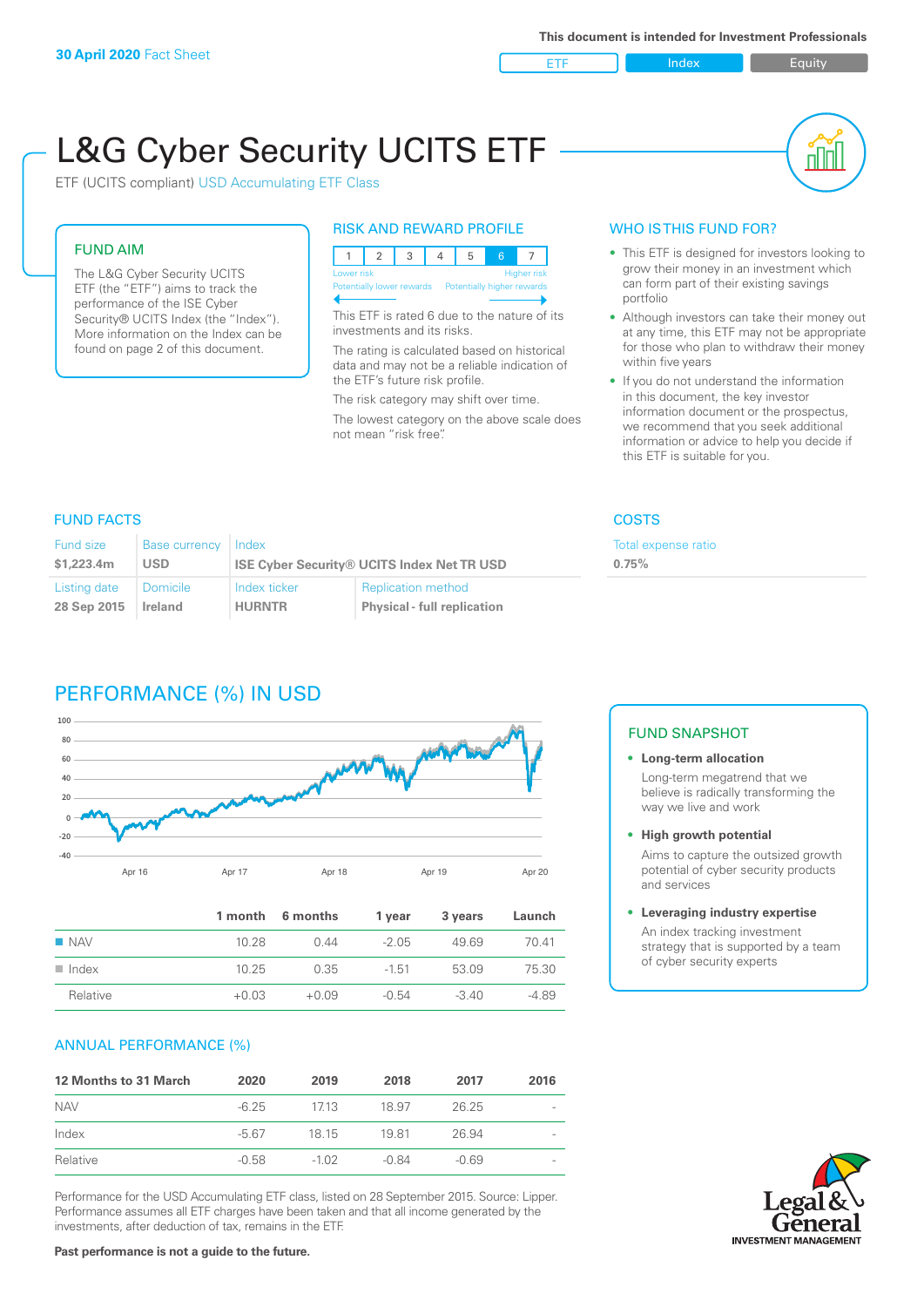# L&G Cyber Security UCITS ETF

# INDEX BREAKDOWN

The breakdowns below relate to the Index. The ETF's portfolio may deviate from the below. All data source LGIM unless otherwise stated. Totals may not sum to 100% due to rounding.

| <b>SECTOR (%)</b>                                    |             | <b>CURF</b>                                                                               |
|------------------------------------------------------|-------------|-------------------------------------------------------------------------------------------|
| Information Technology<br>$\blacksquare$ Industrials | 98.4<br>1.6 | <b>USD</b><br>$\blacksquare$ GBF<br>EUF<br><b>The State</b><br>■ SEK<br><b>JPY</b><br>KRV |



86.9

■ Top 10 constituents 25.9% Rest of Index 74.1% No. of constituents in Index 50

# TOP 10 CONSTITUENTS (%)

| CrowdStrike             | 27  |
|-------------------------|-----|
| Qualys                  | 2.7 |
| Palo Alto Networks      | 27  |
| Proofpoint              | 2.6 |
| Avast Rg                | 26  |
| Cyberark                | 26  |
| Fastly                  | 25  |
| Nortonl ifel ock        | 25  |
| <b>Juniper Networks</b> | 2.5 |
| Radware                 | 25  |
|                         |     |

# INDEX DESCRIPTION

The Index aims to track the performance of a basket of stocks of companies that are actively engaged in providing cyber security technology and services.

The Index is comprised of companies which are publically traded on various stock exchanges around the world that generate a material proportion of their revenues from the cyber security industry. The industry is deemed to be comprised of companies in the following two subsectors: (1) Infrastructure Providers that develop hardware and software for safeguarding internal and external access to files, websites and networks; and (2) Service Providers that provide consulting and secure cyber-based services.

A company is only eligible for inclusion in the Index if it is of a sufficient size (determined by reference to the total market value of its shares) and it is sufficiently "liquid" (a measure of how actively its shares are traded on a daily basis).

Within the Index, the weights allocated to the Infrastructure Provider and Service Provider subsectors are determined by reference to the relative size of each sector (i.e. the total market value of the shares of all companies within each subsector). Initially, the companies are equally weighted within each subsector. However, an adjustment to the weights is made if any company falls short of a liquidity test that is applied to each company individually.

## INVESTMENT MANAGER

GO ETF Solutions LLP is the investment manager for each of the exchange traded funds (ETFs) issued by Legal & General UCITS ETF Plc and is responsible for the day-to-day investment management decisions for this ETF. The team is highly experienced with respect to all aspects relating to the management of an ETF portfolio, including collateral management, OTC swap trading, adherence to UCITS regulations and counterparty exposure and monitoring.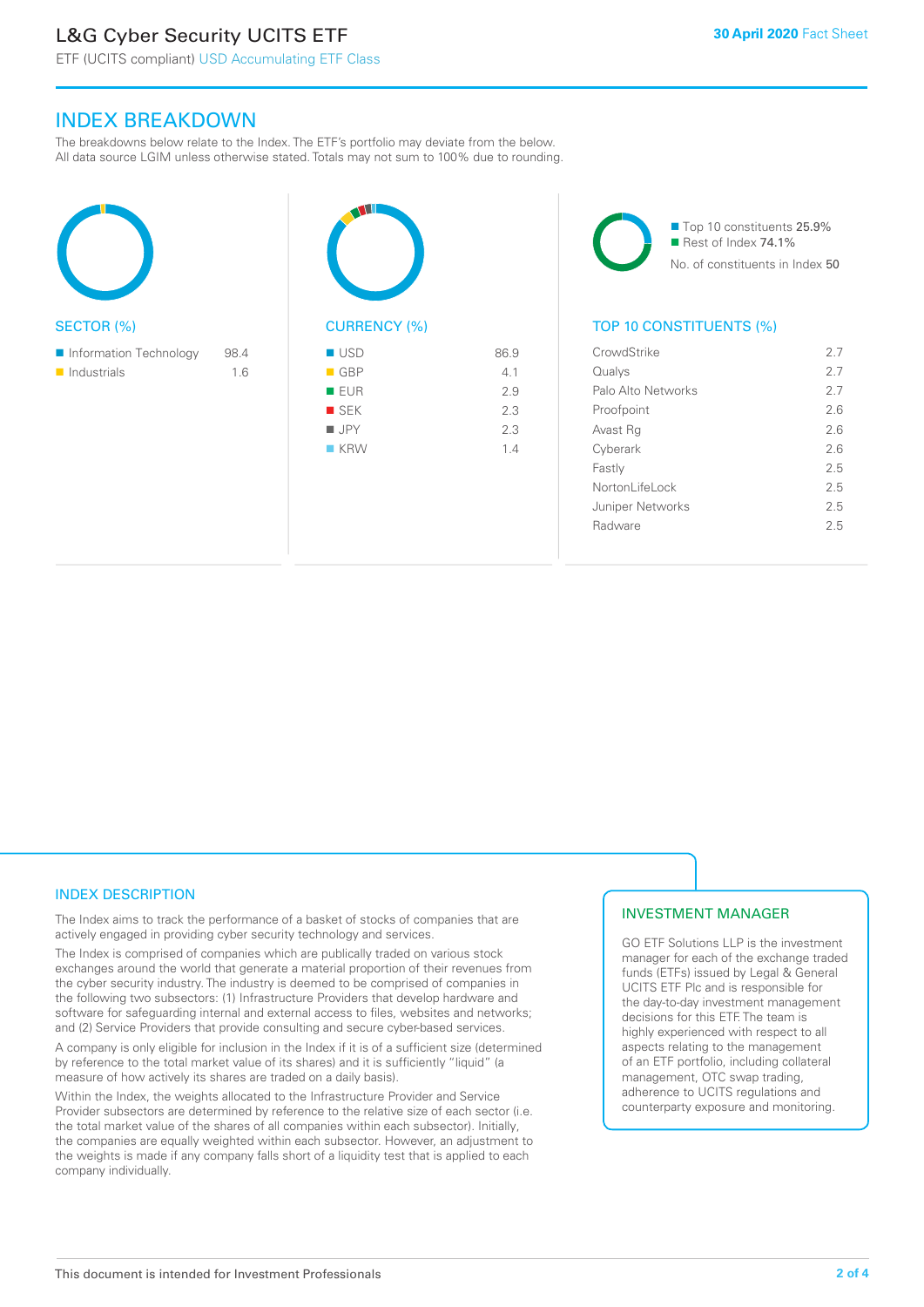# L&G Cyber Security UCITS ETF

ETF (UCITS compliant) USD Accumulating ETF Class

#### KEY RISKS

- The value of an investment and any income taken from it is not guaranteed and can go down as well as up; you may not get back the amount you originally invested.
- An investment in the ETF involves a significant degree of risk. Any decision to invest should be based on the information contained in the relevant prospectus. Prospective investors should obtain their own independent accounting, tax and legal advice and should consult their own professional advisers to ascertain the suitability of the ETF as an investment.
- The value of the shares in the ETF is directly affected by increases and decreases in the value of the Index. Accordingly the value of a share in the ETF may go up or down and a shareholder may lose some or the entire amount invested.
- The ETF's ability to closely track the Index will be affected by its ability to purchase and/or sell the Index constituents and any legal or regulatory restrictions or disruptions affecting them.
- The ETF's ability to closely track the Index will also be affected by transaction costs and taxes incurred when adjusting its investment portfolio generally and/ or to mirror any periodic adjustments to the constituents of the Index. There can be no certainty that ETF shares can always be bought or sold on a stock exchange or that the market price at which the ETF shares may be traded on a stock exchange will reflect the performance of the Index.
- The ETF is subject to the risk that third party service providers (such as a bank entering into swaps with the ETF or the ETF's depositary) may go bankrupt or fail to pay money due to the ETF or return property belonging to the ETF.
- As the Index includes micro, small and medium-sized publicly traded companies, the ETF is subject to the risk that such companies may be more vulnerable to adverse business or economic events and greater and more unpredictable price changes than larger companies or the stock market as a whole.
- The ETF is subject to the risks associated with technology-focused companies and are particularly vulnerable to rapid developments in technology (which may leave their products out-of-date), government regulation and competition from domestic and foreign competitors who may have lower production costs. Such companies may also have difficulties establishing and maintaining patents, copyrights, trademarks and trade secrets relating to their products which could negatively affect their value.

For more information, please refer to the key investor information document on our website Ø

#### TRADING INFORMATION

| <b>Exchange</b>           | <b>Currency ISIN</b> |              | <b>SEDOL</b>        | <b>Ticker</b> | <b>Bloomberg</b> |
|---------------------------|----------------------|--------------|---------------------|---------------|------------------|
| London Stock Exchange USD |                      | IE00BYPLS672 | <b>BYPLS67</b>      | USPY          | USPY IN          |
| London Stock Exchange GBP |                      | IE00BYPLS672 | BYRGP36             | <b>ISPY</b>   | <b>ISPY LN</b>   |
| Borsa Italiana            | EUR                  | IE00BYPLS672 | <b>BYV7098</b>      | <b>ISPY</b>   | <b>ISPY IM</b>   |
| Deutsche Börse            | EUR                  | IE00BYPLS672 | <b>BYRMEH8 USPY</b> |               | <b>USPY GY</b>   |
| <b>SIX Swiss Exchange</b> | CHF                  | IE00BYPLS672 | <b>RYSXHT6</b>      | <b>ISPY</b>   | <b>ISPY SW</b>   |
| <b>NYSE Euronext</b>      | <b>FUR</b>           | IE00BYPLS672 | <b>BE33SD9</b>      | ISPY          | ISPY NA          |

The currency shown is the trading currency of the listing.



#### SPOTLIGHT ON LEGAL & GENERAL INVESTMENT MANAGEMENT

We are one of Europe's largest asset managers and a major global investor, with assets under management of €1,411.7 billion (as at 31 December 2019). We work with a wide range of global clients, including pension schemes, sovereign wealth funds, fund distributors and retail investors.

Source: LGIM internal data as at 31 December 2019. The AUM disclosed aggregates the assets managed by LGIM in the UK, LGIMA in the US and LGIM Asia in Hong Kong. The AUM includes the value of securities and derivatives positions.

#### COUNTRY REGISTRATION



## TO FIND OUT MORE



#### **Index Disclaimer**

Nasdaq, Inc. and its respective affiliates do not guarantee the accuracy and/or the completeness of the ISE Cyber Security® UCITS Index (the "Index") or any data included therein and Nasdaq, Inc. and its respective affiliates shall have no liability for any errors, omissions, or interruptions therein. Nasdaq, Inc. and its respective affiliates make no warranty, express or implied, as to results to be obtained by the adviser, owners of the ETF, or any other person or entity from the use of the Index or any data included therein. Nasdaq, Inc. and its respective affiliates make no express or implied warranties, and expressly disclaim all warranties, of merchantability or fitness for a particular purpose or use with respect to the Index or any data included therein. Without limiting any of the foregoing, in no event shall Nasdaq, Inc. or its respective affiliates have any liability for any lost profits or indirect, punitive, special or consequential damages or losses, even if notified of the possibility of such damages.